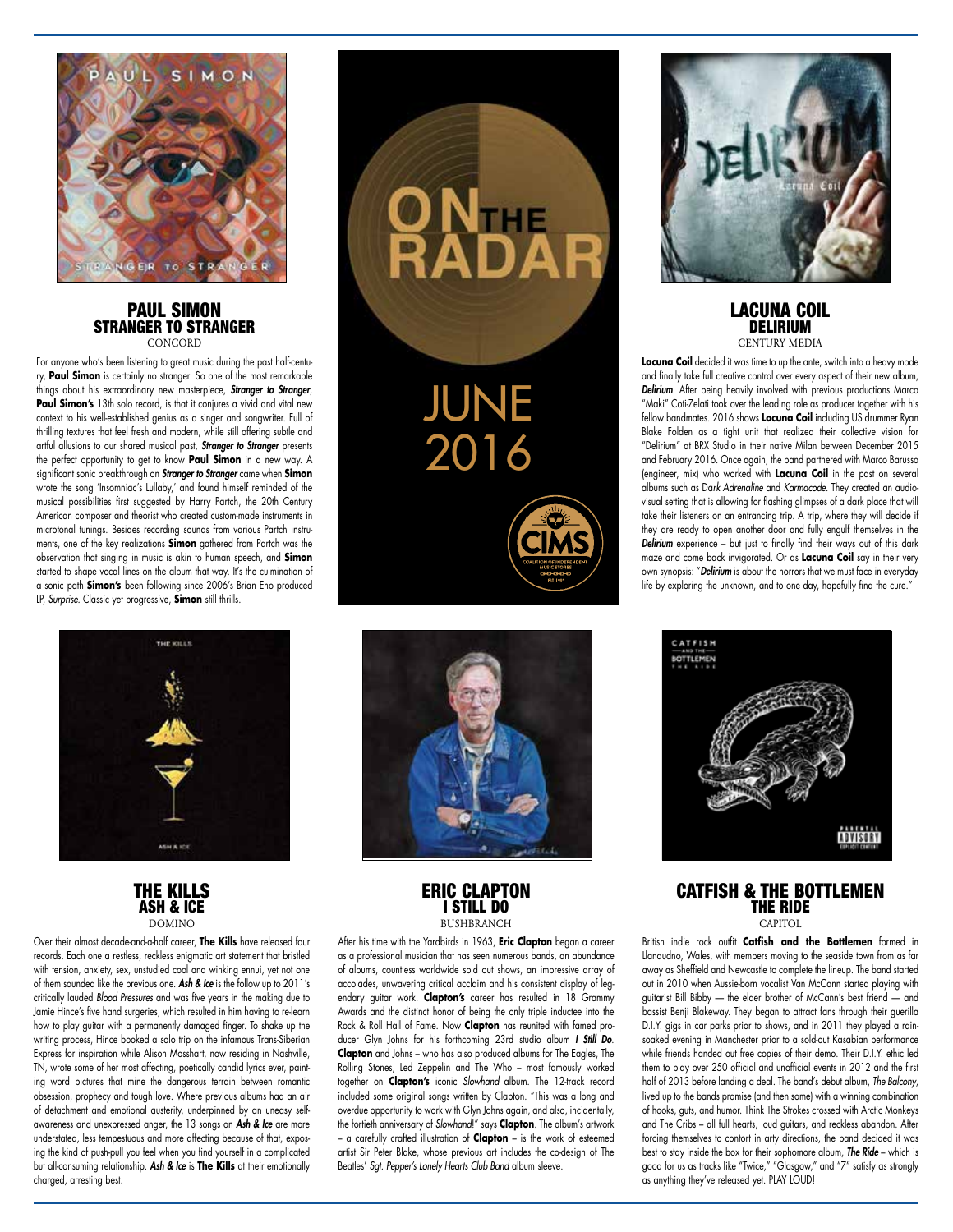

#### SUIT OF LIGHTS BREAK OPEN THE HEAD VISITING HOURS

**Suit of Lights** is an American music group founded by Joe Darone. Darone's career as a drummer took him everywhere from CBGB's to The Fillmore, from opening for The Ramones in his punk band, The Fiendz, to touring with Echo & The Bunnymen with The Rosenbergs. In 2003, Darone began focusing on songwriting, and **Suit of Lights** was born. Genre-defying by its very nature, **Suit of Lights'** music artfully blends elements of 60's pop, punk, progressive rock, metal, jazz, carnival music and baroque pop – sometimes over the course of one song. *Break Open the Head* is the follow-up to the band's critically-acclaimed *Shine On Forever*, which was included in "Top Albums of the Year" lists including *The Big Takeover* and the UK's *Instrumental*. *Break Open the Head*  throws one musical curveball after another, making for an intriguing and surprising listen. **Suit of Lights** alumni boasts members of Mr Bungle, Thursday, Streetlight Manifesto and The Tea Club and, as such, fans of those bands – not to mention Rush and Tool – will find much to love here.



## **MUDCRUTCH** 2 REPRISE

**Mudcrutch** was initially formed in 1970 in Gainesville, Florida and is the precursor to the legendary **Tom Petty & The Heartbreakers**. Tom Petty (bass/vocals), Tom Leadon (guitar/vocals), Benmont Tench (keyboards/vocals), Mike Campbell (guitar/vocals), and Randall Marsh (drums/vocals) make up the band's current line up. In 1974, **Mudcrutch** was signed to Shelter Records and moved to Los Angeles where they released one single, "Depot Street," to very little fanfare. The band broke up in 1975 and could have settled for being a legend, but instead **Mudcrutch** rose from the ashes in 2008 to remind us that the golden age of rock and roll bands still had a few treasures to unearth. Their debut, made some thirty-three years later, was an unexpected hit. All members of **Mudcrutch** contribute songs on their aptlytitled new album *2,* which includes seven originals written by Tom Petty, with band members Mike Campbell, Tom Leadon, Randall Marsh and Benmont Tench composing one each. Like Petty's normal gig, **Mudcrutch**  play top-notch 60s inspired rock with charming southern accents. There's a wistfulness at play on *2* as well – fitting considering the nostalgia that brought this project full circle. That said, *2* lives in an orbit all its own.





# MICHAEL FRANTI & SPEARHEAD **SOULROCKER** FANTASY

In creating *Soulrocker*, **Michael Franti & Spearhead** have introduced a new sensibility to their potent hybrid of hip-hop, rock, folk, and reggae: a gracefully arranged take on electronic music that more than fulfills the band's mission of making impassioned music you can dance to. While each selection on *Soulrocker* began with **Franti** working out melodies on his acoustic guitar, many of the album's songs ultimately evolved into beatpowered tracks that reveal a close and nuanced understanding of the electronic genre. "One of the first records I had as a kid was a Kraftwerk seven-inch that I got from the giveaway bin at the UC Davis radio station KDVS," recalls **Franti**, who grew up in Davis, CA. "We always do a DJ set at the end of our shows, and I wanted to try bringing in those dance and electronic elements but still keep the organic instrumentation that I've always loved." *Soulrocker* again shows **Franti**'s singular ability to channel frustration into music that's both thought-provoking and triumphantly hopeful. "Right now is a very challenging time for people, for our nation and the planet," says **Franti**. "My intention with this album was to make music that could bring people together."



#### BRETT DENNEN POR FAVOR NEW ELEKTRA/ATLANTIC

As common and simple as it is, *por favor* is such an evocative expression.

From Spanish, it translates to "please," a word that suggests a need for something, a desire to make a change. "*Por favor* was something I kept saying every day in the studio, and I got the other musicians saying it," says **Brett Dennen**. "We were goofing around, and Dave Cobb, my producer, said it should be the title of my new record. I laughed it off at first, but then I really thought about it... When you say please, you're asking something to come into your life. It might mean that you're weak and need something to make you strong." That notion is at the heart of *Por Favor*, **Dennen's** intimate and revealing new album. Produced by Cobb, fresh from his Grammy-winning work with Chris Stapleton and Jason Isbell, the record strips **Dennen** to his core as a songwriter with nothing to hide. Often framed by uplifting choruses and bright acoustic arrangements, these songs brim with optimism, the palpable sense that the tide is turning. "All these songs came from a time of sadness for lots of different reasons. They came at a point when I wasn't feeling confident about myself," he says. "But with these songs, I want to make people feel good about themselves and about life through the good and bad."



## THE TRAVELING WILBURYS THE TRAVELING WILBURYS COLLECTION CONCORD

**The Travelling Wilburys** formed in 1988 after **Bob Dylan**, **George Harrison**, **Tom Petty**, **Jeff Lynne** and **Roy Orbison** assembled at Dylan's Malibu, California studio to record a B-side for the Harrison single "This Is Love." The resulting song, "Handle With Care," was instead released under the **Wilburys** name, with the artists posing as a band of brothers. George later said, "I liked the song and the way that it turned out with all these people on it so much that I just carried it around in my pocket for ages thinking, 'Well what can I do with this thing?' And the only thing to do I could think of was do another nine. Make an album." The original album release, *Traveling Wilburys Vol. 1*, achieved great success; after hitting No. 3 on the Billboard Top 200 chart, the certified double Platinum album earned a GRAMMY®. *Traveling Wilburys Vol. 3*, the group's second album, was released in 1990 and dedicated to Lefty (Roy Orbison) Wilbury, who passed away in late 1988 before recording could be completed. "She's My Baby" and "Wilbury Twist" became radio hits as the album reached #11 in the U.S. and was certified Platinum. *The Traveling Wilburys Collection* includes the albums, bonus tracks and a DVD featuring footage of the band from the first chord to the final mix.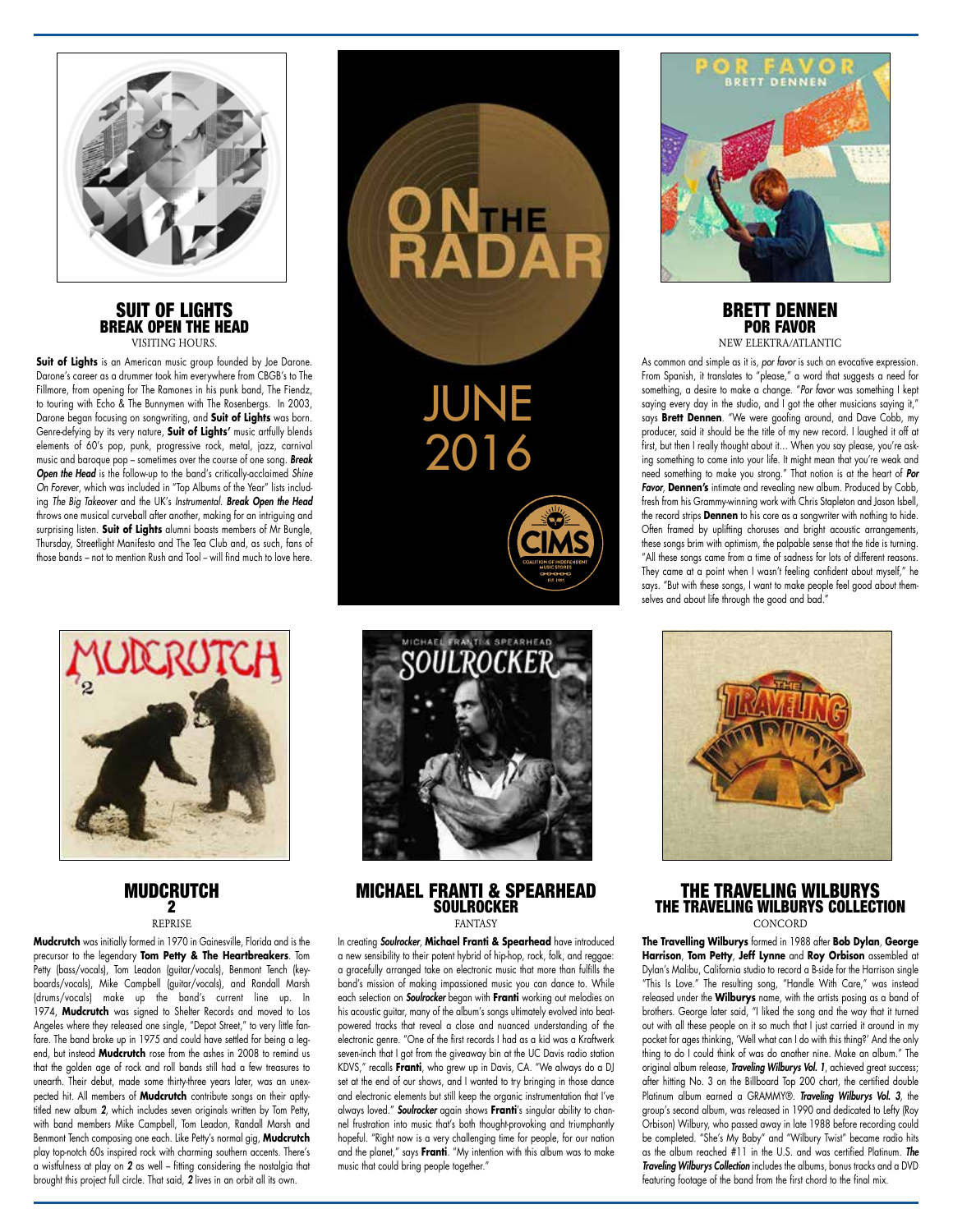

#### JOSEPH ARTHUR THE FAMILY TRUE NORTH RECORDS

A piano found its way to **Joseph Arthur**. So did a self-confessed speed freak, mired in complications concerning her ex and their kids. As these two things converged, **Arthur**, ever prolific, fed them into a song. That song became more songs. And, thus, *The Family* was born. "*The Family* story is mostly a work of fiction," says **Arthur**. "This isn't about my family. It's about family. I did interview my parents. I asked for stories – anything they could recall. I used facts from things my folks told me and then quickly fictionalized. Not as a rule, but because I wasn't interested in creating a personal history… I utilize the personal to imbibe reality into the universal. I incorporated actual names of people who meant something to me, and for whatever reason, never changed them. Perhaps I should have. But songwriters know that names hold weight and are hard to change. The songs are sung from the perspective of different characters, both male and female, both child and adult, in different times in history. World War II factors in heavily to the story, but for me it was always just about war right now—the loss we all have right now. That's why I let it surround the main story, which is the way family dynamics shape us and make us who we are."



## **TRAIN** DOES LED ZEPPELIN II CRUSH MUSIC

Multi-platinum-selling band **Train** pays homage to one of their biggest musical inspirations with *Does Led Zeppelin II.* The nine-track collection follows the original *Led Zeppelin II* track listing, including classic hit songs such as "Ramble On" and "Whole Lotta Love." "Our favorite band is Led Zeppelin, and they made a huge impression on our lives musically," said lead singer Pat Monahan. "So I thought, why don't we record one of their albums, just for the fun of it for our fans. The hard part was deciding which one." *Led Zeppelin II* makes a lot of sense as it's a pretty straight-ahead rock record – and nailing that classic bombast is certainly in **Train's**  wheelhouse. "I would love it if people get a dose of what's hiding underneath **Train's** songs, our influences," says Monahan – and there's little doubt that the influence will be become crystal clear after hearing the band's faithful interpretations, particularly Plant's influence on Monahan's vocals. 100% of **Train's** proceeds from the album will be given to Family House, a San Francisco-based nonprofit with close ties to the band. The organization provides temporary housing to families of ill children receiving treatment at the University of California San Francisco Benioff Children's Hospital.

## TEGAN AND SARA LOVE YOU TO DEATH WARNER BROS

**Tegan and Sara** explored a transcendent pop sheen for the first time on 2013's *Heartthrob*, which deftly balanced critical acclaim with mainstream ambitions. They follow it up here with an equally explosive production, but one that casts darker shadows and lingers longer in the psyche. Taking a page from dramatic non-fiction, *Love You To Death* finds **Tegan and Sara** mining their own lives to investigate complex relationship dynamics. At one moment the subject is their own inescapable relationship as twin sisters ("100x," "White Knuckles"), while at another it's a romantic relationship that drives the protagonist to mournful regret ("That Girl"). Secret relationships ("Boyfriend") give way to social judgment about passion and transience ("Faint of Heart"). Marriage is eloquently questioned as a barometer for commitment ("BWU"), while commitment itself is questioned with a deliberately self-conscious anti-love-song ("U-turn"). With each album their writing grows in precision and vulnerability, and differing lyrical voices continue to sharpen their respective identities – **Tegan's** unapologetically clear word choice in evaluating romance ("Stop Desire") is balanced by **Sara's** poetic reflections on anxiety ("Hang on to the Night").



#### BAND OF HORSES WHY ARE YOU OK INTERSCOPE RECORDS

In the past, **Band of Horses** founder and leader Ben Bridwell would literally run away from home to write: holing up in a secluded location, emerging months later with new songs for his band to flesh out and fully animate. This time, Ben stayed home to write. In the estrogen-charged atmosphere of a home shared with his wife and *four* daughters he allowed his everyday experiences to inform his process. When Bridwell and his bandmates reconvened in South Carolina alongside producer **Jason Lytle** (**Grandaddy**), Bridwell struggled to bring the new material into focus. One day, at a particularly crucial part of the recording process Ben's phone rang. It was **Rick Rubin**—who'd randomly heard a **Band of Horses** song on the radio during a drive, and had been moved to pull over and call. It was exactly the final push that his songs needed on their journey from conception to being sent out into the world. Creating capsule worlds populated by the strange but true cast of characters from Bridwell's hometown Charleston, SC, *Why Are You OK*'s songs combined universal sentiments with Bridwell's patented knack for storytelling — all wrapped in the lush melodic textures that have long been the bedrock of **Band of Horses'** signature sound.



NEIL YOUNG + THE PROMISE OF THE REAL EARTH **DEPPICE** 

**Neil Young's** new album, *Earth*, features performances of songs from a range of **Young's** albums, including last year's *The Monsanto Years*, 1990's *Ragged Glory*, and 1970's *After the Gold Rush*. The audio was captured during **Young's** 2015 tour with **The Promise of the Real**, fronted by Lukas Nelson (vocals/guitar) and Micah Nelson (guitar, vocals) - Willie Nelson's sons. The tour included **Young** performing solo and with the band for a full electric show. "*Earth* flows as a collection of 13 songs from throughout my life, songs I have written about living here on our planet together," says **Young**. "Our animal kingdom is well represented in the audience as well, and the animals, insects, birds, and mammals actually take over the performances of the songs at times." A new take on some of **Young's** most beloved songs, *Earth* features the live recordings, along with added musical overdubs, as well as sounds of the earth, such as city sounds like car horns, sounds of insects, and animal sounds from bears, birds, crickets, bees, horses, cows - creating a very strange, yet beautiful atmosphere. It's a classic weird ass **Neil Young** move – a bizarre concept that comes together thanks to the enduring strength of his songwriting. And, in that, it totally works, jah bless him.





**NTHE**